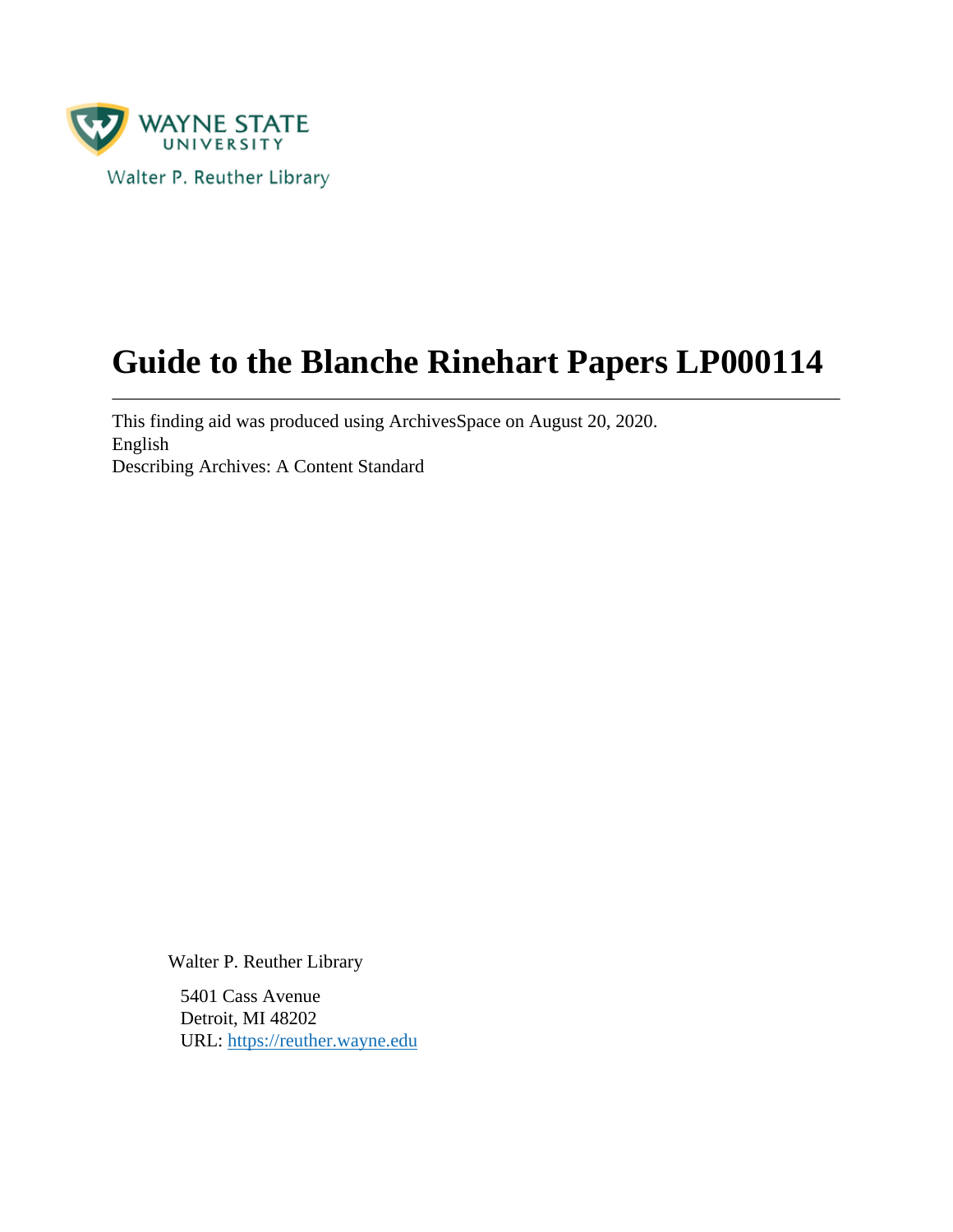## <span id="page-1-0"></span>**Table of Contents**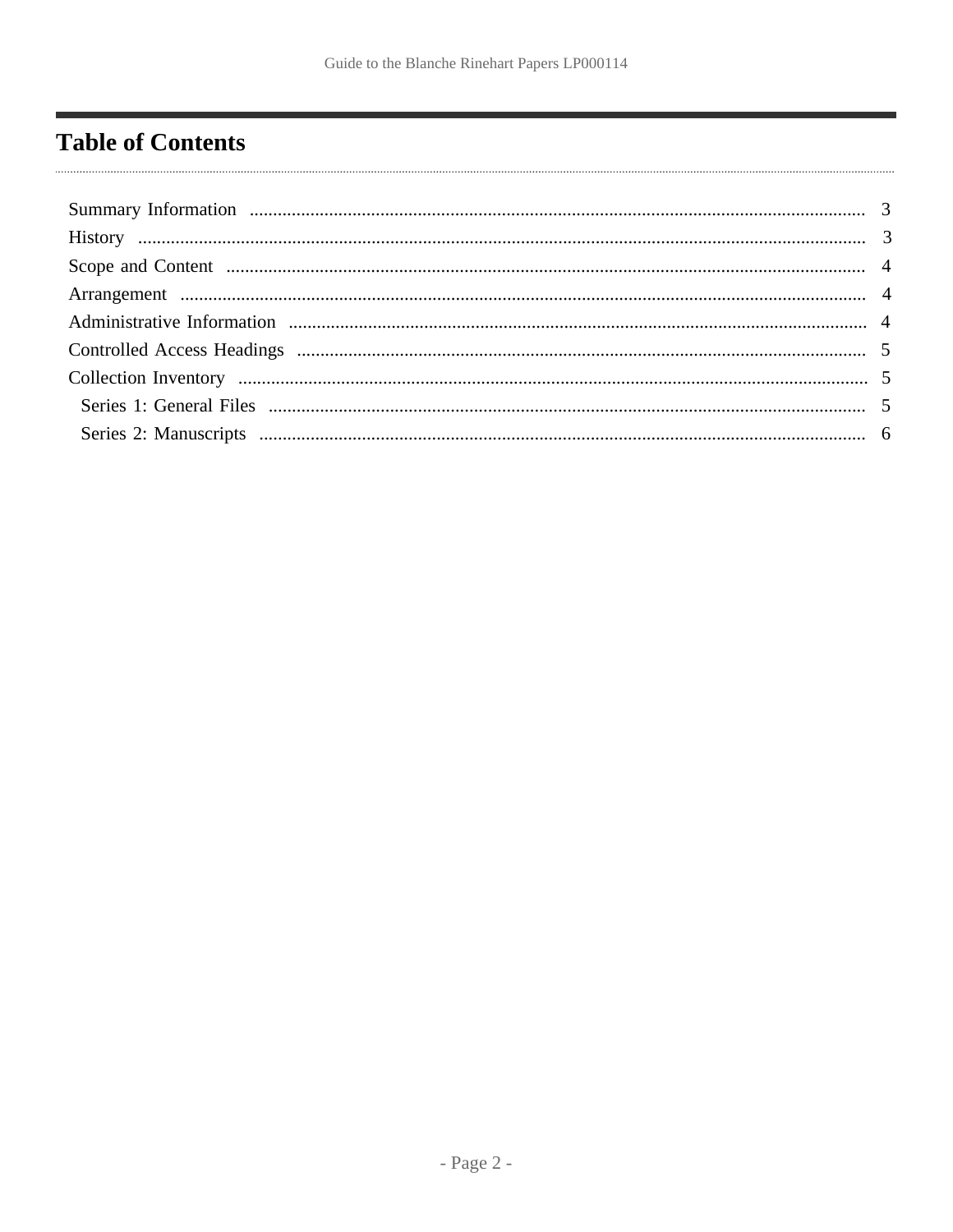## <span id="page-2-0"></span>**Summary Information**

| <b>Repository:</b>                  | Walter P. Reuther Library                                                                                                                                                                                    |
|-------------------------------------|--------------------------------------------------------------------------------------------------------------------------------------------------------------------------------------------------------------|
| <b>Creator:</b>                     | Rinehart, Blanche                                                                                                                                                                                            |
| <b>Title:</b>                       | <b>Blanche Rinehart Papers</b>                                                                                                                                                                               |
| ID:                                 | LP000114                                                                                                                                                                                                     |
| Date [inclusive]:                   | 1949-1966                                                                                                                                                                                                    |
| <b>Physical Description:</b>        | 1 Linear Feet (2 MB)                                                                                                                                                                                         |
| Language of the<br><b>Material:</b> | English                                                                                                                                                                                                      |
| Language of the<br><b>Material:</b> | Material entirely in English.                                                                                                                                                                                |
| Abstract:                           | This collection includes correspondence, drafts and manuscripts<br>relating to Rinehart's biography of Samuel Gompers. Also included are<br>interviews with Mary Anderson, Elizabeth Christman and Mary Erb. |
| <b>Citation Style</b>               |                                                                                                                                                                                                              |

"Blanche Rinehart Papers, Box [#], Folder [#], Walter P. Reuther Library, Archives of Labor and Urban Affairs, Wayne State University"

#### **^** [Return to Table of Contents](#page-1-0)

## <span id="page-2-1"></span>**History**

Blanche Rinehart was born on January 23, 1886, and was a long-time Detroit resident. She taught social studies at Northeastern High School in Detroit for many years. During her lifetime she served as executive secretary of the Detroit Federation of Teachers, president of the American Association of University Women and president of the Women's International League for Peace and Freedom. Ms. Rinehart specialized in the history of Samuel Gompers, from his boyhood to his union activities. Over the years, she contributed many articles about him to labor papers. She wrote books and pamphlets about his life specifically for young people. Rinehart's interests in education and Gompers continued after her retirement from teaching in 1950, and she was instrumental in the naming of the Samuel Gompers School in Detroit.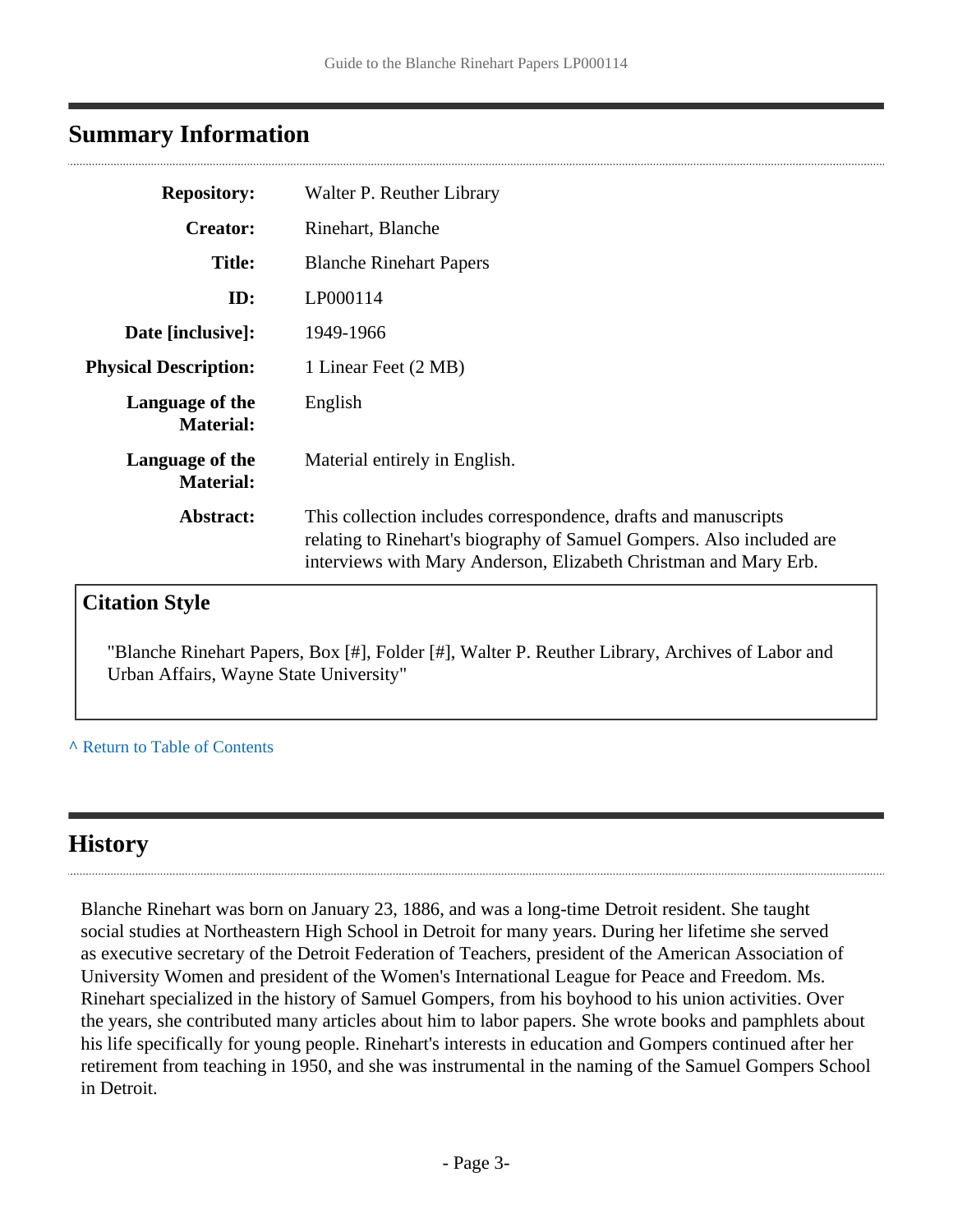#### **^** [Return to Table of Contents](#page-1-0)

## <span id="page-3-0"></span>**Scope and Content**

This collection contains notes, correspondence and manuscripts relating to Rinehart's writings about Gompers.

Series Description: Series 1: Clippings, correspondence, notes related to Rinehart's manuscripts, and other topics of personal interest.

Series 2: Manuscripts on Samuel Gompers and labor issues. Some folders also contain relevant correspondence, notes, and clippings.

Important subjects and correspondents: Samuel Gompers. Labor History. American Federation of Teachers. Women's International League for Peace and Freedom. Interview with Mary Anderson and Elizabeth Christman. Mary Erb. James T. Shotwell. Mark Starr.

**^** [Return to Table of Contents](#page-1-0)

#### <span id="page-3-1"></span>**Arrangement**

Arranged in 2 series: Series 1 (Box 1), Series 2 (Box 2). Folders are arranged alphabetically by subject or type of material.

**^** [Return to Table of Contents](#page-1-0)

## <span id="page-3-2"></span>**Administrative Information**

#### **Publication Statement**

Walter P. Reuther Library

5401 Cass Avenue Detroit, MI 48202 URL:<https://reuther.wayne.edu>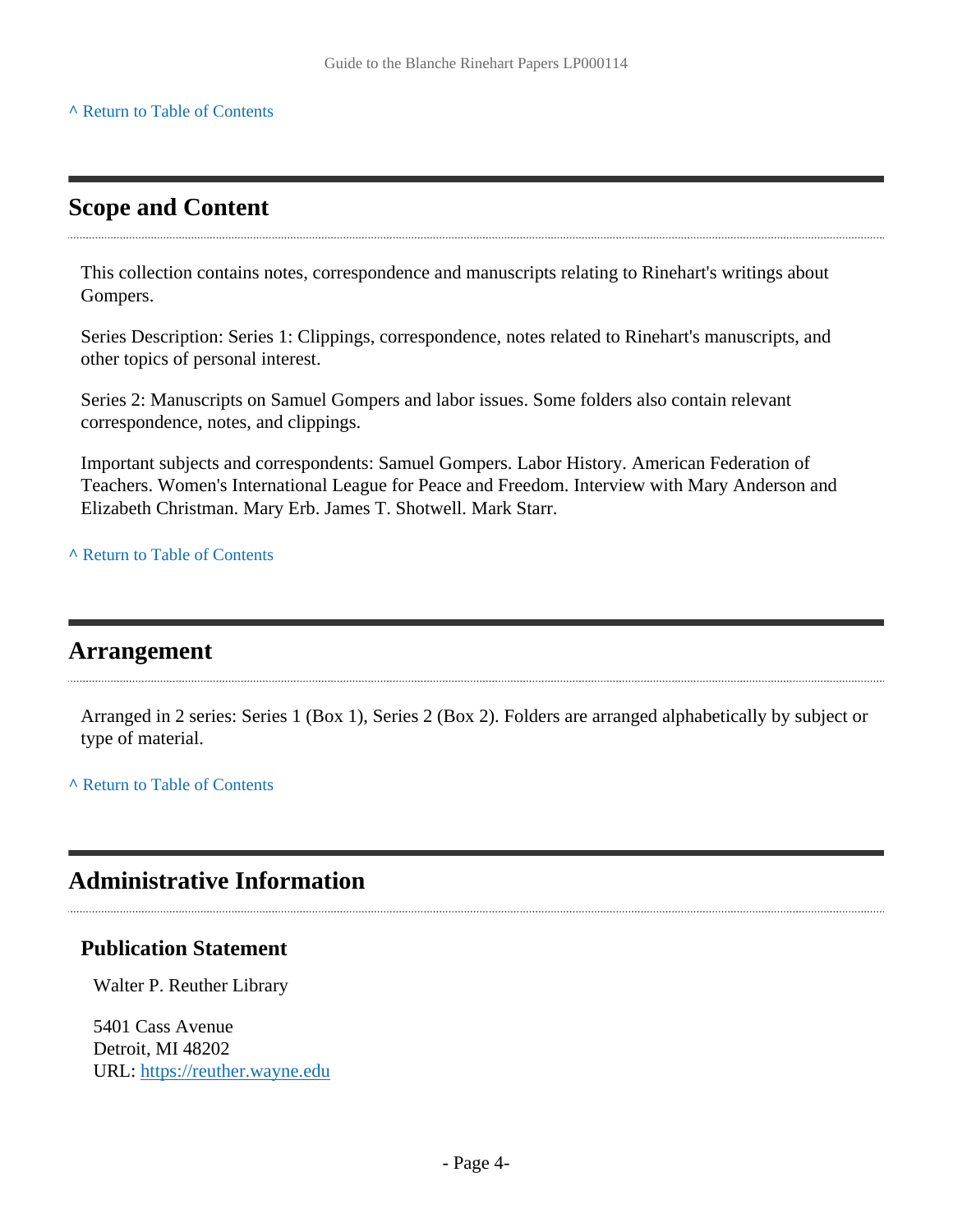#### **Acquisition**

The papers of Blanche Rinehart were placed in the Reuther Archives of Labor and Urban Affairs in May 1972 by Blanche Rinehart.

#### **Processing History**

Finding aid written by Walter P. Reuther Library in August 1990.

#### **Access**

Collection is open for research.

#### **Use**

Refer to the Walter P. Reuther Library Rules for Use of Archival Materials.

#### **^** [Return to Table of Contents](#page-1-0)

### <span id="page-4-0"></span>**Controlled Access Headings**

- Labor unions--History
- Labor literature
- American Federation of Labor
- Gompers, Samuel, 1850-1924

## <span id="page-4-1"></span>**Collection Inventory**

#### <span id="page-4-2"></span>**Series 1: General Files, 1949-1966**

| <b>Title/Description</b>                  | <b>Instances</b> |          |
|-------------------------------------------|------------------|----------|
| AFL-CIO; correspondence, 1962-1964        |                  | folder 1 |
| Cooper's Union; clippings, 1959-1966      |                  | folder 2 |
| David Dubinsky; clippings, 1958-1959      |                  | folder 3 |
| Mary Erb; correspondence, 1960-1961       |                  | folder 4 |
| Gompers; clippings, 1955-1964             |                  | folder 5 |
| Gompers; commemorations, clippings, notes |                  | folder 6 |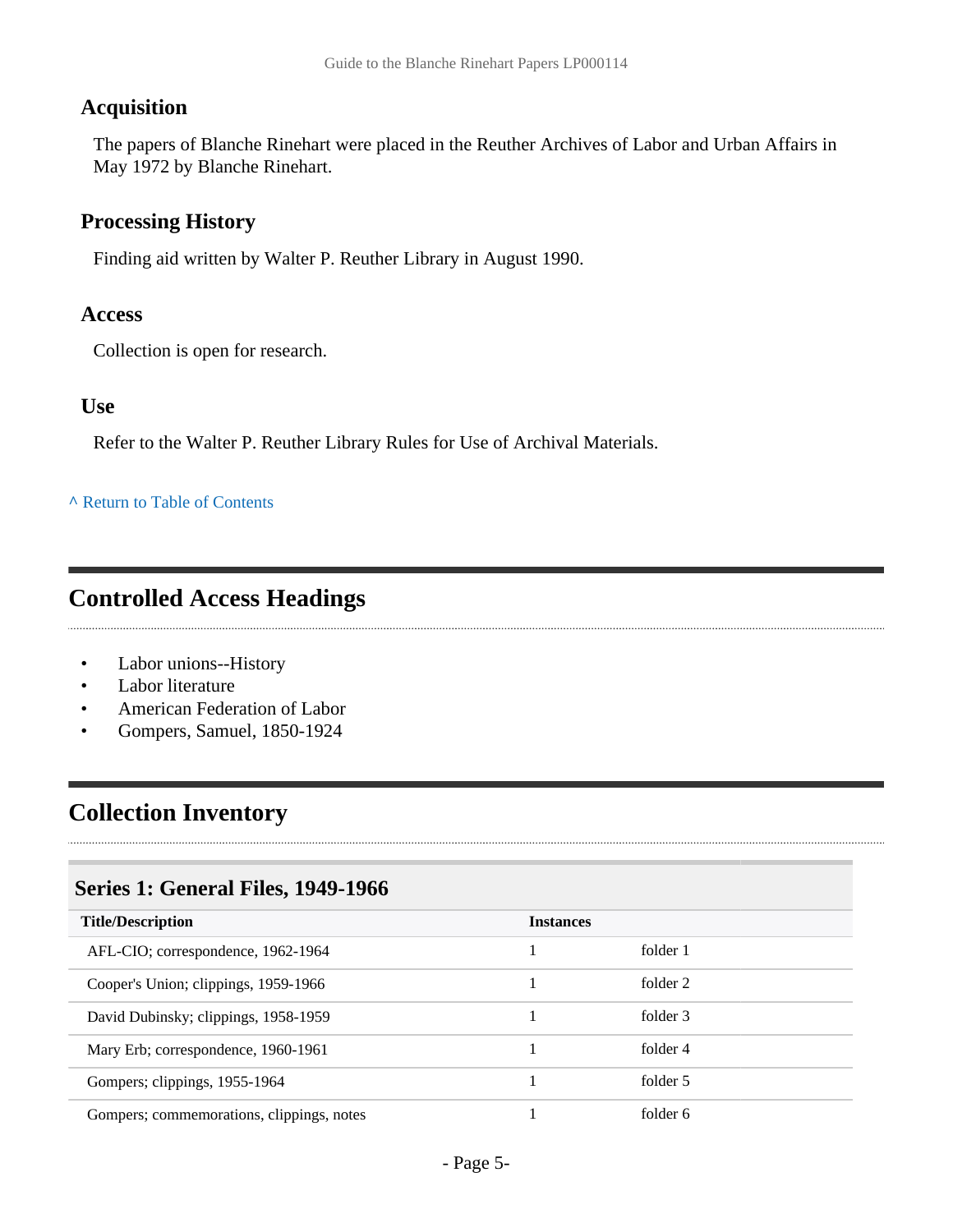| Gompers; notes, correspondence                                           | $\mathbf{1}$ | folder 7  |  |
|--------------------------------------------------------------------------|--------------|-----------|--|
| Gompers photographs; clippings, notes, correspondence,<br>1960-1963      | 1            | folder 8  |  |
| Gompers School; clippings, notes, 1951-1955                              | $\mathbf{1}$ | folder 9  |  |
| Gompers and Socialism; notes                                             | $\mathbf{1}$ | folder 10 |  |
| Labor history; clippings, 1949-1962                                      | $\mathbf{1}$ | folder 11 |  |
| John L. Lewis; interview notes, 1960                                     | 1            | folder 12 |  |
| Notebook, Gompers's copybooks, 1958                                      | 1            | folder 13 |  |
| Notebook, Gompers and teachers, 1962                                     | $\mathbf{1}$ | folder 14 |  |
| Notebook, interviews with Mary Anderson and Elizabeth<br>Christman, 1958 | 1            | folder 15 |  |
| Notebook, WJLPF conference, 1958                                         | $\mathbf{1}$ | folder 16 |  |
| Notes and Plans of Work                                                  | 1            | folder 17 |  |
| Notes and Reading Lists                                                  | $\mathbf{1}$ | folder 18 |  |
| Publishers Correspondence, 1960                                          | $\mathbf{1}$ | folder 19 |  |
| Publishers Correspondence, 1961 February-March                           | 1            | folder 20 |  |
| Publishers Correspondence, 1961 April-June                               | 1            | folder 21 |  |
| Publishers Correspondence, 1961 October-November                         | $\mathbf{1}$ | folder 22 |  |
| Publishers Correspondence, 1961 December                                 | $\mathbf{1}$ | folder 23 |  |
| Publishers Correspondence, 1962 January                                  | 1            | folder 24 |  |
| Publishers Correspondence, 1962 February-June                            | 1            | folder 25 |  |
| Publishers Correspondence, 1962 July-December                            | $\mathbf{1}$ | folder 26 |  |
| Publishers Correspondence, 1963 January-February                         | 1            | folder 27 |  |
| Publishers Correspondence, 1963 March-August                             | $\mathbf{1}$ | folder 28 |  |
| Publishers Correspondence, 1963 September-1966 May                       | $\mathbf{1}$ | folder 29 |  |
| Publishers List                                                          | 1            | folder 30 |  |
| James T. Shotwell; correspondence, 1959-1960                             | $\mathbf{1}$ | folder 31 |  |
| Mark Starr, correspondence, 1958-1960                                    | $\mathbf{1}$ | folder 32 |  |

#### **^** [Return to Table of Contents](#page-1-0)

## <span id="page-5-0"></span>**Series 2: Manuscripts**

| <b>Title/Description</b> | . |
|--------------------------|---|
|                          |   |